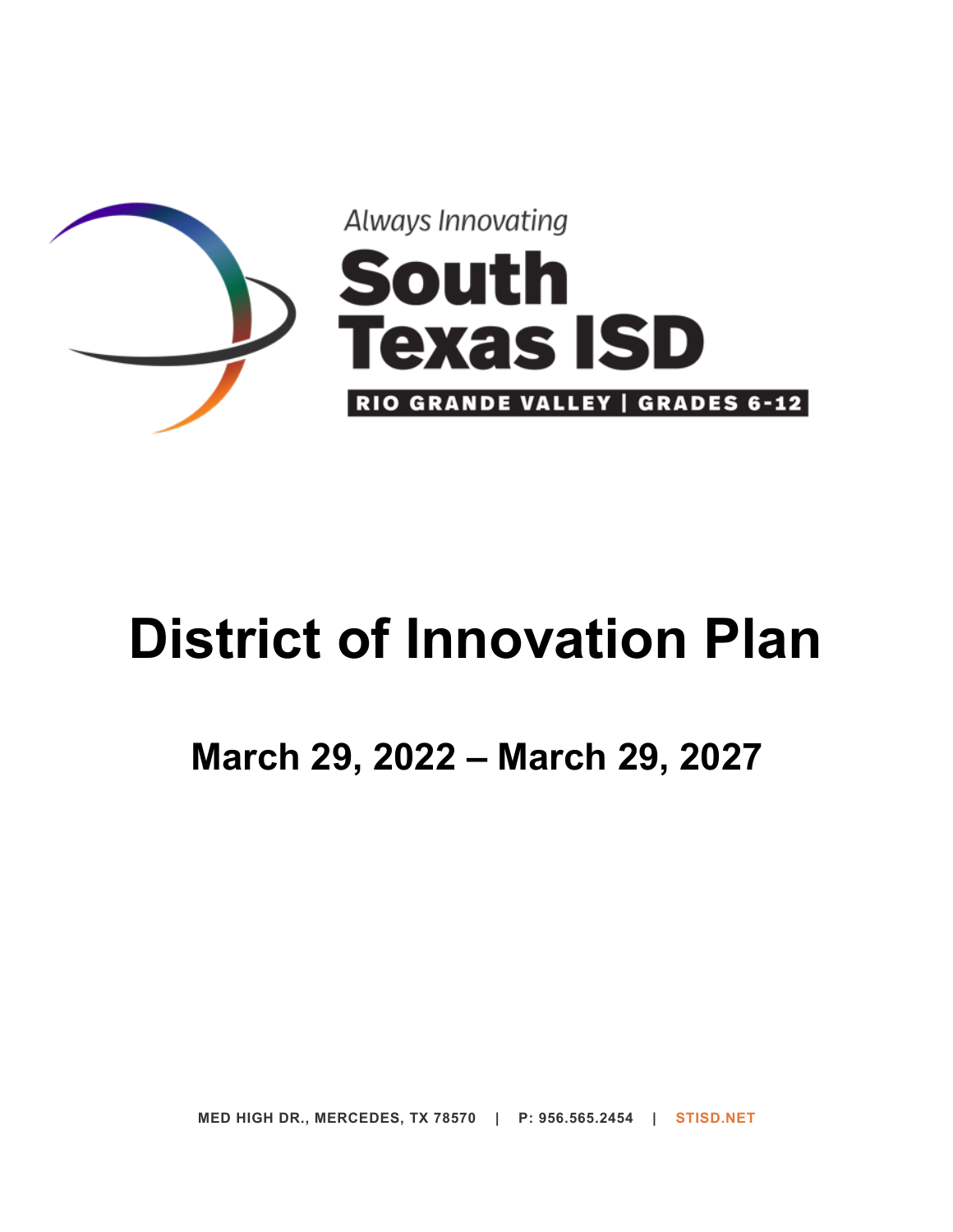#### **District of Innovation Overview**

In the spring of 2015, the 84th Legislative Session passed HB 1842 creating TEC Chapter 12A. This law was designed to promote the development and implementation of innovative practices by providing traditional independent school districts with increased flexibility through statute exemptions typically reserved for open enrollment charter schools. Districts who choose to capitalize on this opportunity must collaboratively develop a local innovation plan that articulates the statute from which the district is seeking an exemption and the identified innovative practice that will be implemented as a result. Although statutes pertaining to academic and financial accountability, graduation requirements and the teaching of the Texas Essential Knowledge and Skills are ineligible for exemption, local innovation plans provide districts with a variety of benefits including:

- Increased local control;
- Increased flexibility to meet the unique learning needs of the students being served including accelerated learning;
- Relief from unfunded state mandates that divert local tax payer dollarsto practices that have minimal impact on student achievement; and
- Increased opportunities to be innovative and transformational in programming design to ensure that students are prepared for college, career and citizenship.

#### **Term**

The term of the Plan is for five years, beginning from the point of final board adoption March 29, 2022 and ending five years from the date of adoption March 29, 2027, unless terminated or amended earlier by the STISD Board of Directors in accordance with the law. If, within the term of this Plan, other areas of operations are to be considered for flexibility as part of HB 1842, the Board will select a new committee to consider and propose additional exemptions in the form of an amendment. Any amendment adopted by the Board will adhere to the same term asthe original plan. STISD will continually monitor the effectiveness of the Plan and recommend to the Board any suggested modifications to the Plan. The District maynot implement two separate plans at any one time.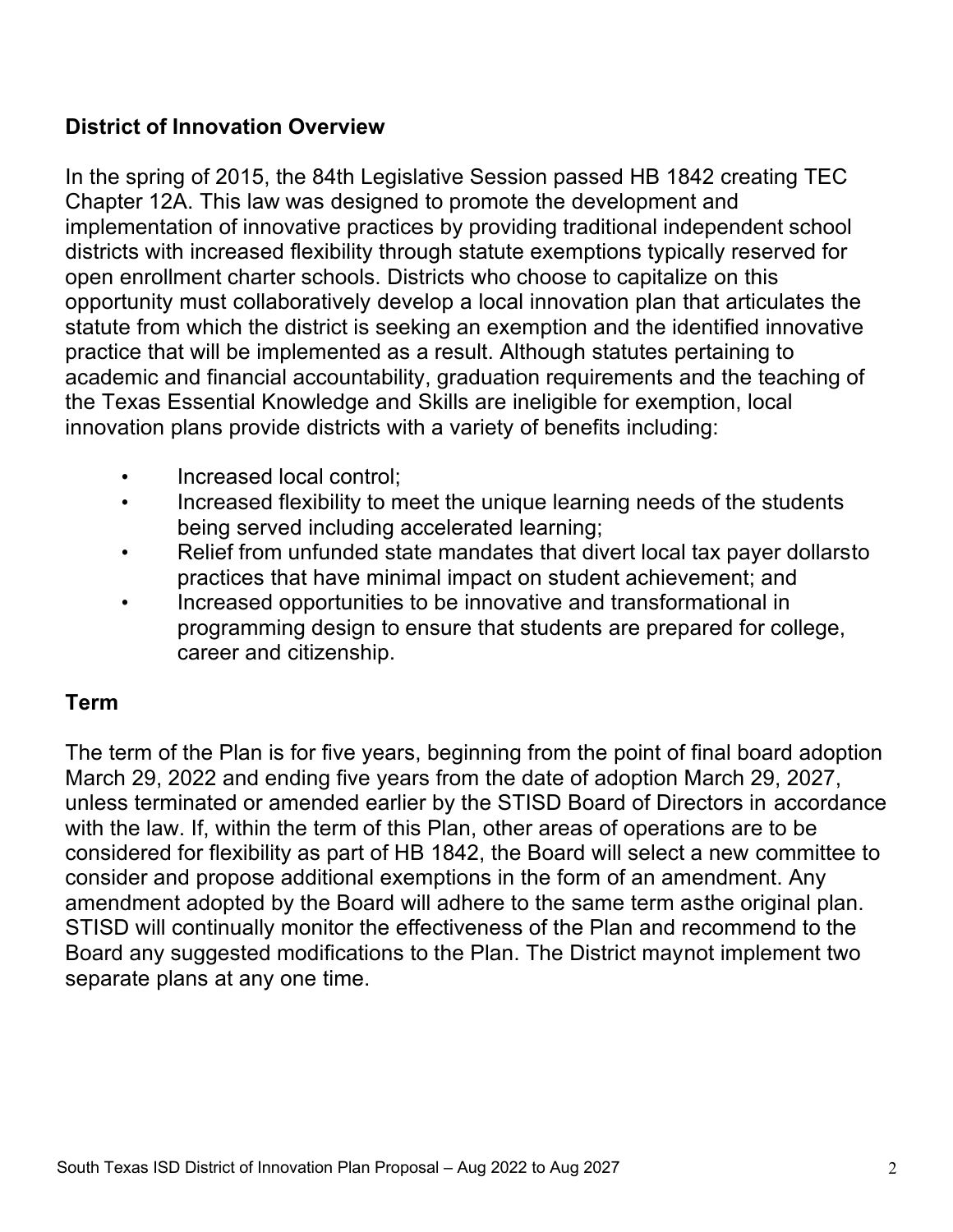#### **Implementation**

This District of Innovation Plan is designed to create parameters within which the District will operate, in order to provide additional student opportunities and improve learning. Specific implementation will be part of the annual district and campus planning process. The Board continues to have final decision over the specific implementation of this Plan. Adjustments to Board Policy will be researched and adopted where appropriate. The District will continue to seek innovative instructional arrangements to meet the growing and changing needs ofeach individual student.

#### **Timeline:**

| <b>Date</b>       | <b>Process</b>                                                                                                                                                                                           |
|-------------------|----------------------------------------------------------------------------------------------------------------------------------------------------------------------------------------------------------|
| December 7, 2021  | <b>EIC Meeting:</b><br>District of Innovation Committee is created.                                                                                                                                      |
| January 6, 2022   | <b>District of Innovation Committee Meeting:</b><br>District of Innovation Committee reviews the current plan and<br>finalizes the renewal proposed plan.                                                |
| January 6, 2022   | <b>Communication of proposed District of Innovation Plan:</b><br>Proposed District of Innovation Plan is posted on the district<br>website for 30 Days.                                                  |
| January 11, 2022  | <b>District of Innovation Committee Meeting:</b><br>District of Innovation Committee met to review, discuss, and<br>finalize the proposed District of Innovation Plan.                                   |
| January 11, 2022  | <b>District of Innovation Committee Meeting:</b><br>The District of Innovation Committee votes to recommend the<br>proposed District of Innovation Plan to the STISD Board of<br>Directors for approval. |
| February 18, 2022 | <b>Communication of District of Innovation Plan:</b><br>The board of trustees notifies the commissioner of education of<br>the board's intention to vote on adoption of the proposed plan.               |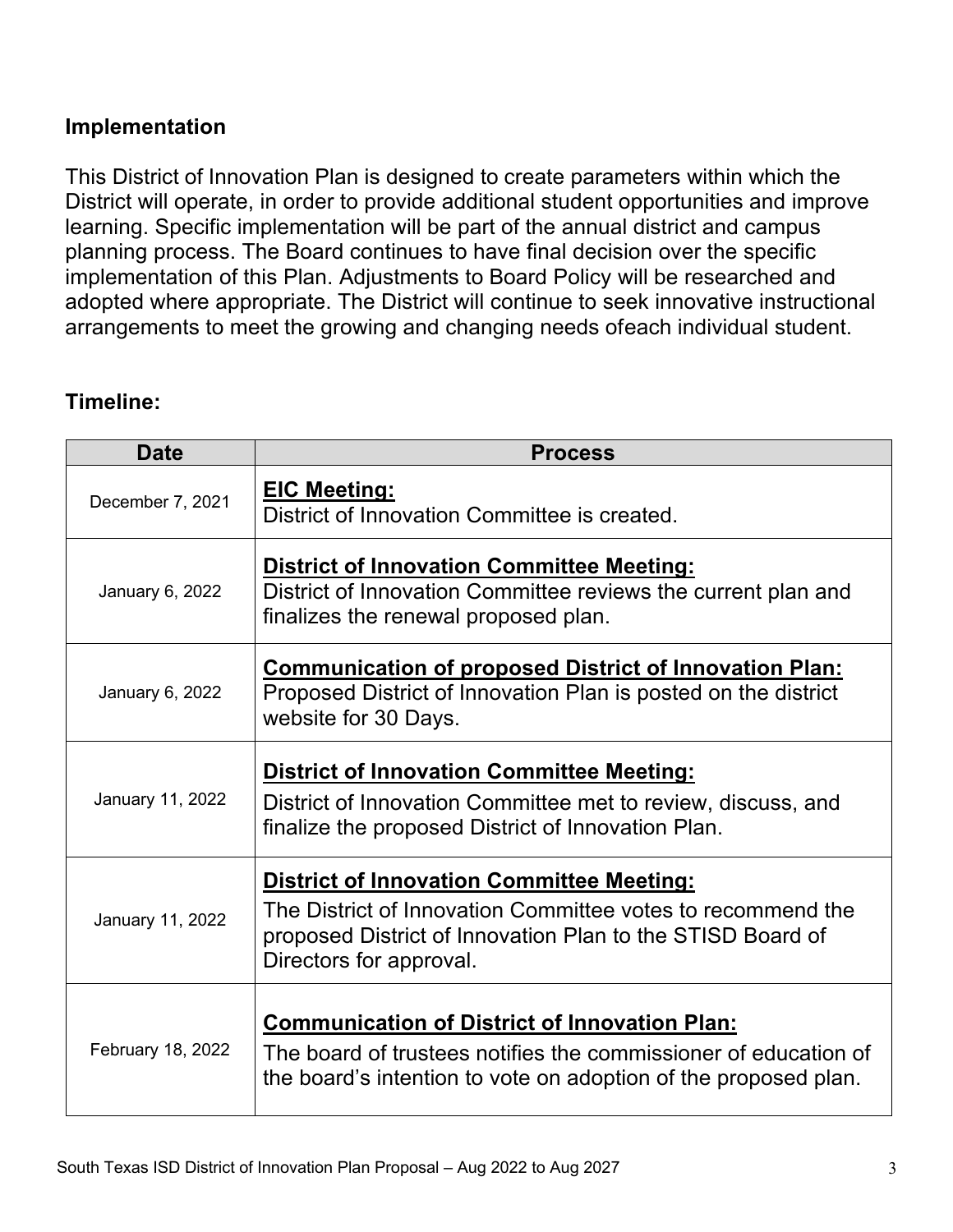| March 29, 2022 | <b>STISD Board Meeting:</b><br>Board of Directors act upon notification to the Commissioner of<br>Education of the board's intention to vote on adoption of the<br>District of Innovation Plan. |
|----------------|-------------------------------------------------------------------------------------------------------------------------------------------------------------------------------------------------|
| March 29, 2022 | <b>STISD Board Meeting:</b><br>Board of Directors acted unanimously to adopt the District of<br>Innovation Plan.                                                                                |
| March 29, 2022 | <b>STISD Board Meeting:</b><br>Board of Directors acted unanimously to notify the<br>Commissioner of Education of the board's action upon the<br>District of Innovation Plan.                   |
| April 13, 2022 | <b>Communication of District of Innovation Plan:</b><br>District of Innovation Plan is posted on the district website.                                                                          |
| April 14, 2022 | <b>Communication of District of Innovation Plan:</b><br>District of Innovation Plan is provided to the Texas Education<br>Agency for posting on the agency website.                             |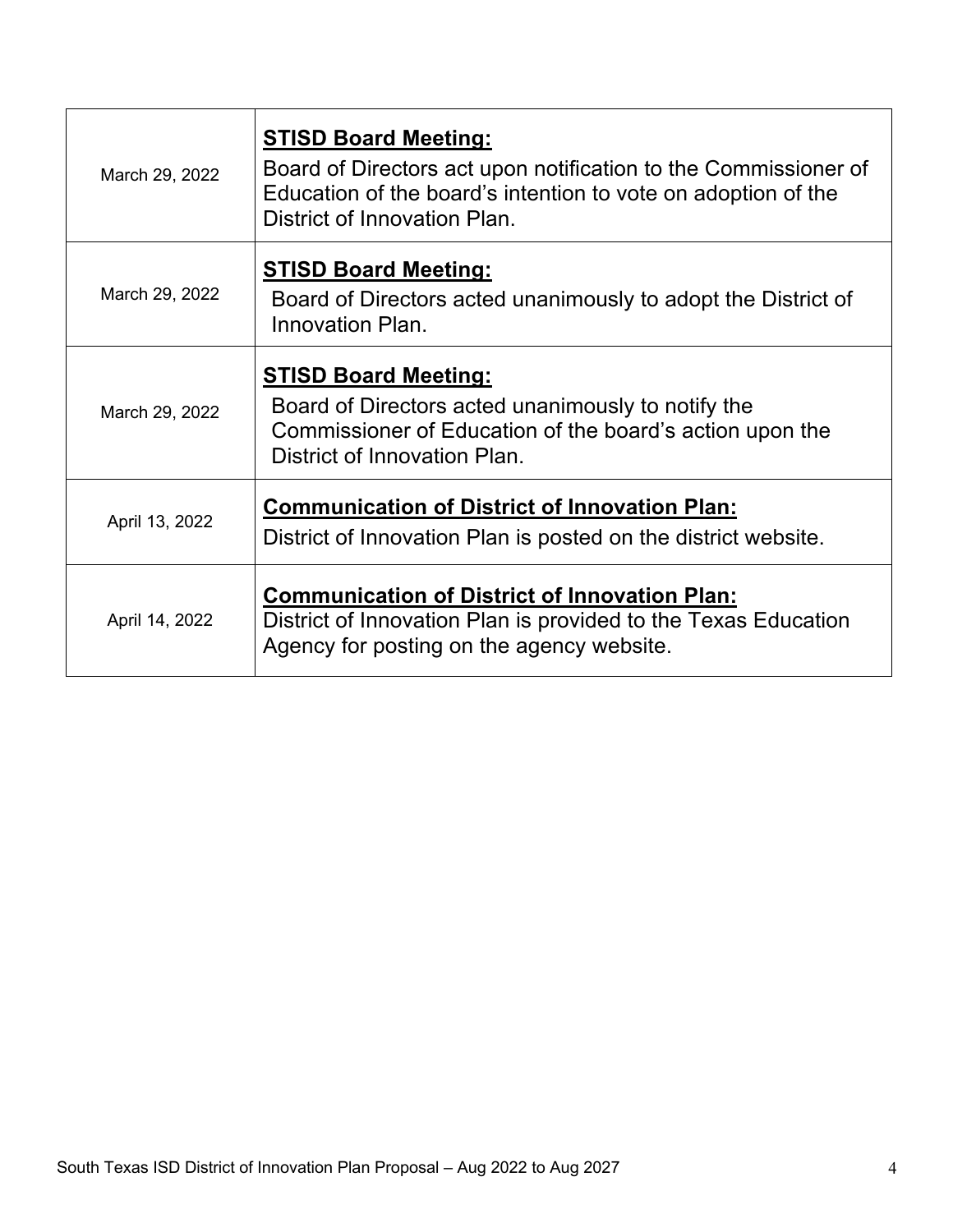#### **Comprehensive Educational Program**

The District of Innovation Plan is based upon the South Texas Independent School District Strategic Plan 2022-2027. The District's educational program is guided bythe beliefs, call to action, learner outcomes, learner profile, goals, specific results, and student achievement outcomes found in the District Strategic Plan.

#### Our Beliefs

We Believe:

- Commitment from all stakeholders play a role in student success
- Student engagement and exposure to life experiences is vital to function in a real-world setting.
- Education is key to success in life
- Learning is continuous and lifelong
- That respect of community, culture and family values equip us to acknowledge diversity in a global society.
- Collaborative relationships are important for learning.
- Schools exist to create opportunities for critical thinking and that it is essential to make teaching individualized for all diverse learners.
- That adapting to changing technological, industrial and societal structures is crucial to expanded learning.

#### Our Call to Action

Each student thrives in real world challenges as a visionary in a global society.

#### Our Learner Outcomes

- Each learner will consistently demonstrate courtesy, compassion and ethical values within the learning environment.
- Each learner will graduate prepared for higher education.
- Each learner will communicate in a variety of ways.
- Each learner will demonstrate academic growth every year.
- Each learner will engage in authentic career ready experiences.
- Each learner will use multiple resources, including technology, that enhance their ability to learn.
- Each learner will set comprehensive goals and develop a holistic plan annually.
- Each learner will apply critical thinking and problem-solving skills within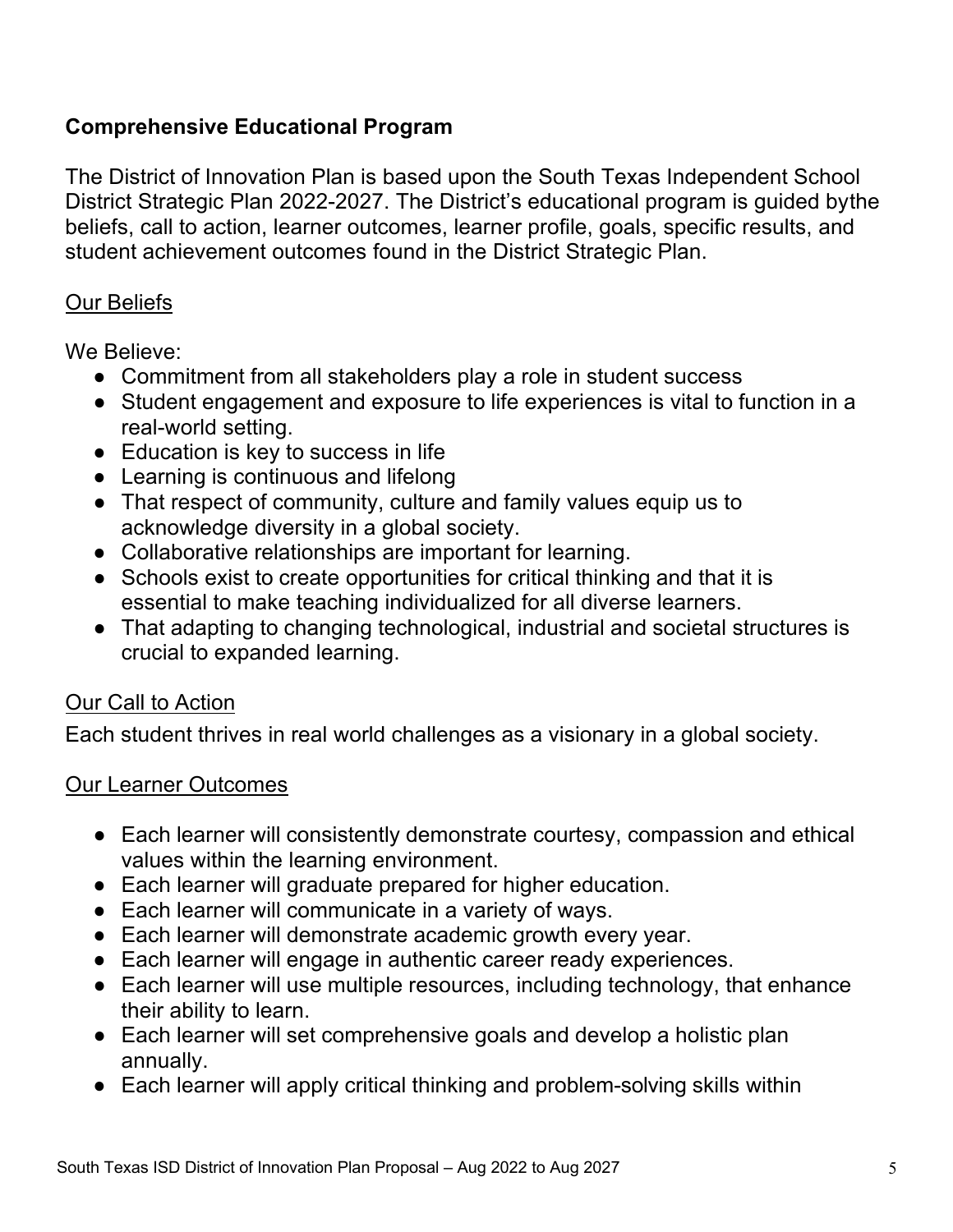real world challenges in every course and extracurricular activity.

- Each learner will thrive in hands-on, diverse and relevant learning activitiesin all learning environments.
- Each learner will demonstrate the soft and hard skills to be successful in a global society.

#### Our Learner Profile

Resiliency:

- Flexible
- Optimistic
- Dedicated
- Self-motivated
- Persistent
- Tenacious
- Self-disciplined
- Inventive

Communicator:

- Networkable
- Persuasive
- Topical (current events)
- Culturally inclusive
- Multilingual
- Collaborative
- A listener
- Confident

Problem Solving:

- Imaginative
- Innovative
- Open-minded
- Inquisitive
- Imaginative
- Resourceful
- A critical thinker
- Logical
- ObservantIntegrity:
- Ethical
- Respectful
- Transparent
- Honest
- Understanding
- Accountable

#### Our Goals

- Goal 1: We will promote and market our district to create broad based community awareness attracting families to STISD.
- Goal 2: We will expand current programs and partnerships, as well as develop new ones, that support and enrich all of our students.
- Goal 3: We will design, implement and evaluate support systems that attract and retain students.
- Goal 4: We will implement and evaluate aligned curriculum, instruction and assessments that provides real world experiences and profound learning for all students.
- Goal 5: We will expand and create social and extracurricular opportunities that enrich all students' lives.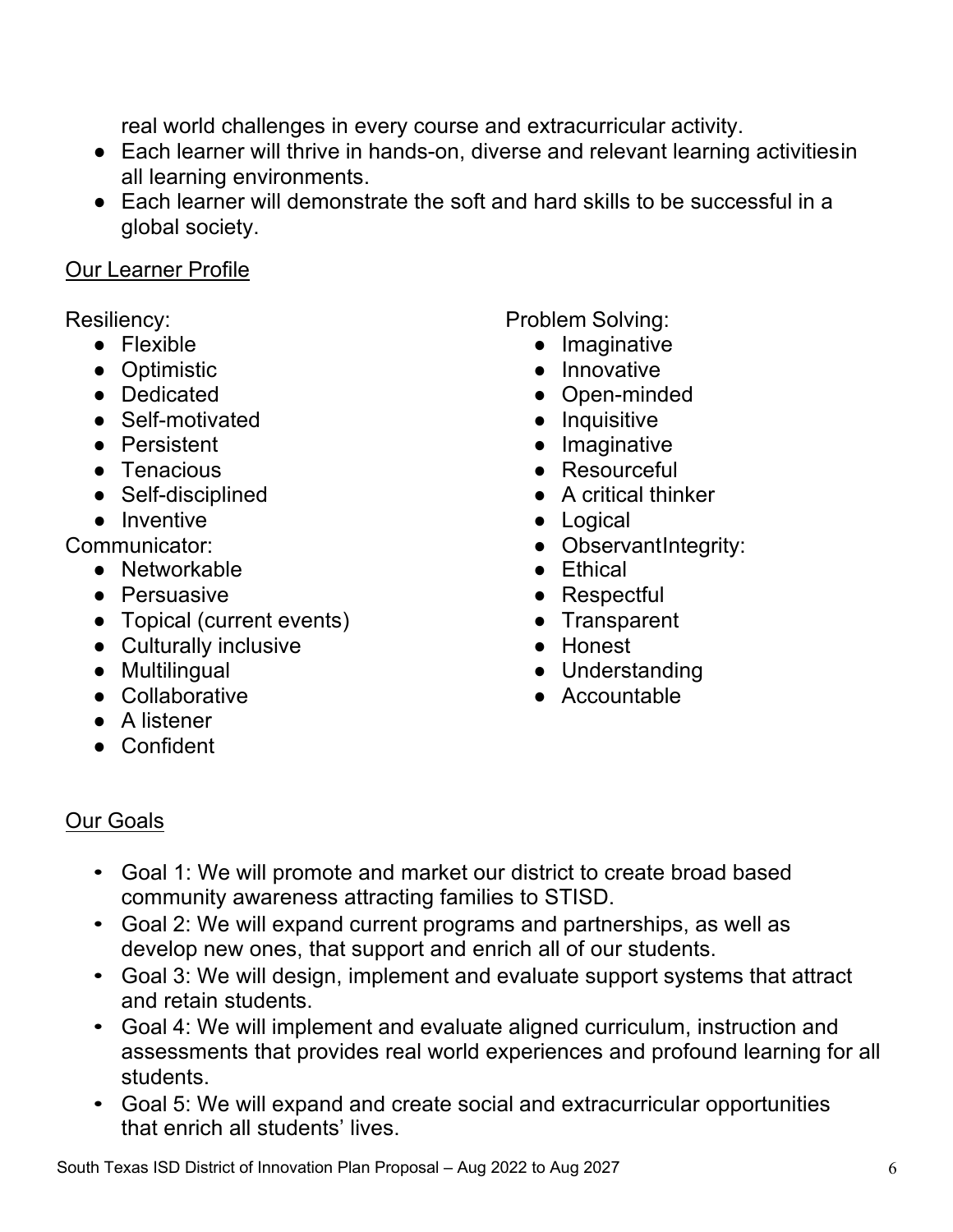#### Our Specific Results

- 1.1 Create a branding campaign promoting STISD as a premiere educational institution.
- 1.2 Implement a system designed to maximize district enrollment.
- 1.3 Expand multiple platforms district wide to attract and engage future STISD families.
- 2.1 Expand networks of strategic external partnerships to enhance and enrich student experiences.
- 2.2 Develop a range of supplemental programs that diversify and expand current program offerings.
- 3.1 Create a mentoring system that will be utilized throughout the district.
- 3.2 Create a collaborative early intervention system consisting of students, staff and parents.
- 3.3 Develop a system for parental involvement that engages all parents.
- 3.4 Create a logistical support system that addresses the geographic diversity of the district.
- 4.1 Align curriculum, instruction and assessment vertically and horizontally throughout the district.
- 4.2 Utilize academic and real world data to evaluate and revise curricular content, instruction and assessment.
- 4.3 Implement a customized professional development plan that ensures profound learning across all classrooms.
- 4.4Expand collaborative learning models that integrate real world experiences.
- 5.1 Create district coordination and communication systems pertaining to social and extracurricular activities for students and parents.
- 5.2 Create a variety of social and extracurricular activities that appeal to all students.
- 5.3 Create a district-wide intramural program to encourage student interaction across campuses.
- 5.4 Create a catalog of student enrichment opportunities that are accessible within the structure of the school day.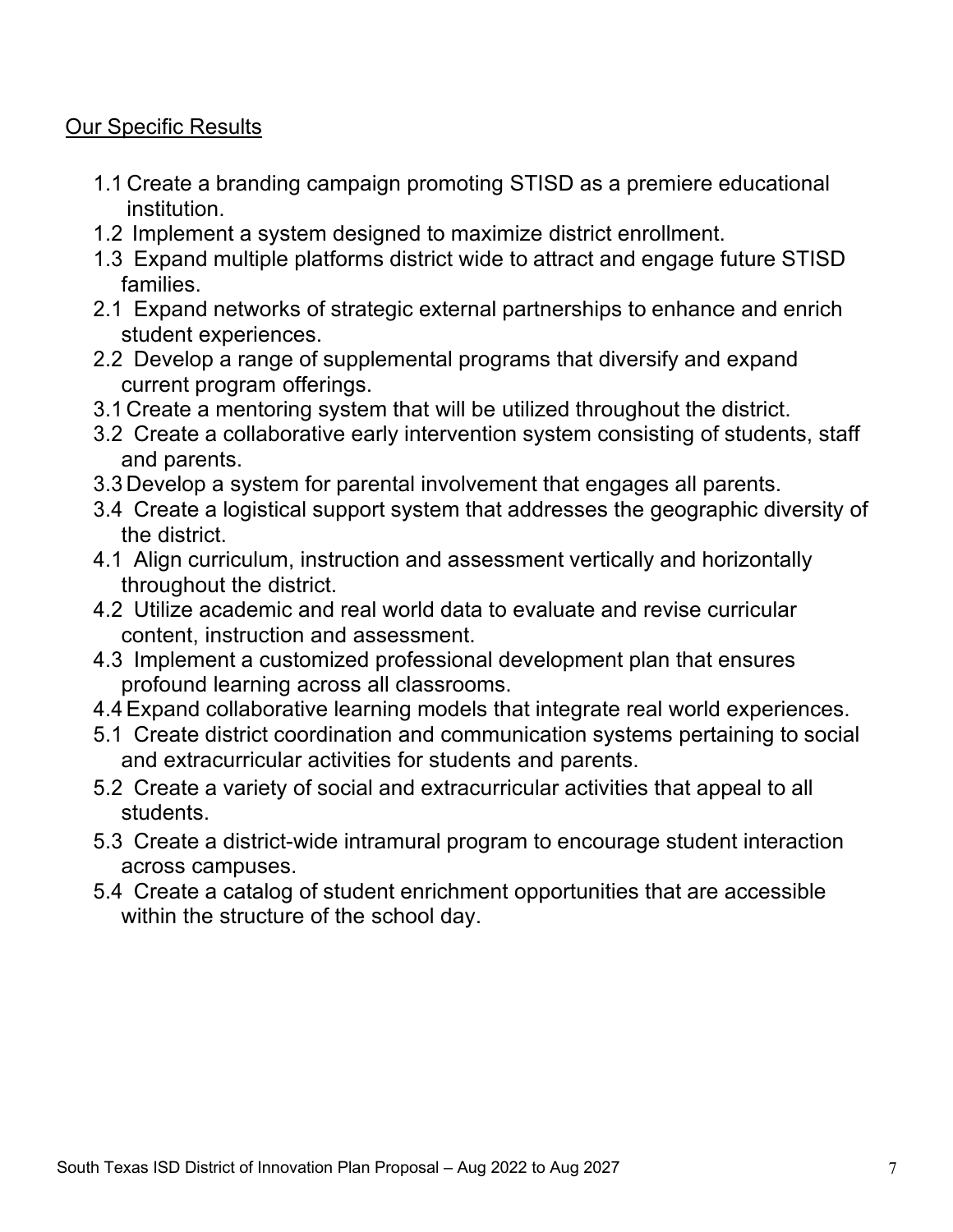#### Our Student Achievement Outcomes

- 100 percent of STISD junior high students will earn 3 high school credits bythe end of their 8<sup>th</sup> grade year.
- 90 percent of STISD incoming student cohort will graduate successfully from a STISD campus.
- Student engagement in school will be evidenced by a 98% or higher overall annual attendance rate for every STISD campus.
- 98 percent or higher of STISD students will successfully complete the foundation graduation requirements and obtain at least one endorsement.
- 85 percent or higher of STISD students reach "Meets" level and 50 percentor higher reach "Masters" level on state assessments.
- Each student achieves passing score on one or more Advanced Placement, International Baccalaureate, or Concurrent/Dual credit course.
- Student participation rates on Advanced Placement and International Baccalaureate test will remain the same or increase annually.
- Qualifying Advanced Placement and International Baccalaureate scores will increase annually.
- 98 percent of students will attain a qualifying score in one or more Advanced Placement test, International Baccalaureate exam, or attain a B orhigher in a concurrent/dual credit course.
- Each student will take a college entrance exam before the end of the  $1<sup>st</sup>$ semester of the year they plan to graduate.
- 50 percent of student will attain an SAT score of 110 or higher/ACT score of24 or higher.
- 100 percent of student with IEP's include measurable goals that are annually updated.
- State Performance Based Monitoring (PBM) indicators are met annually.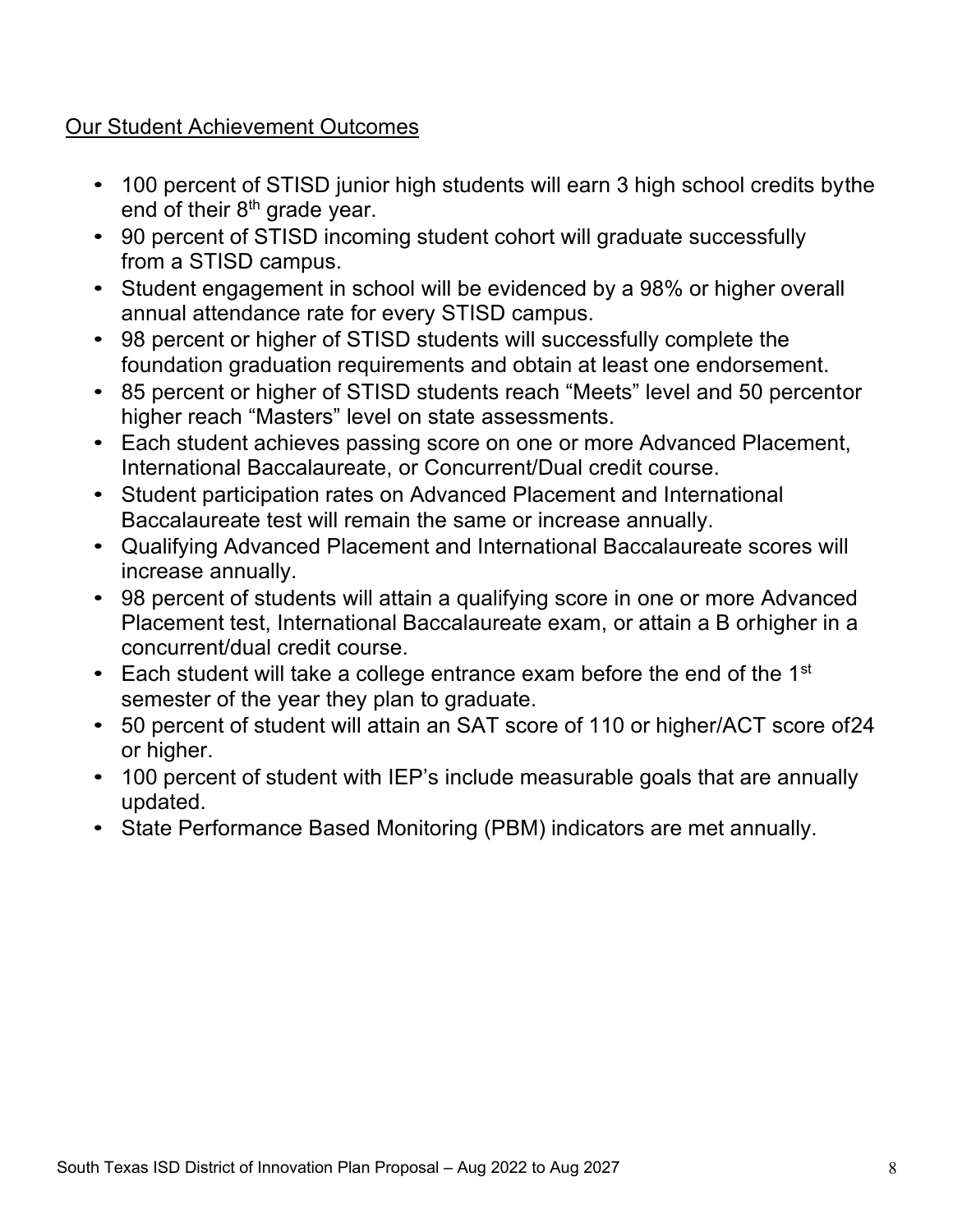#### **Innovations**

To achieve the District Strategic Plan Call to Action, Goals, Results, and Outcomes, the District needs to have the flexibility to exert local control, at boththe District and campus levels in the following areas of innovation:

### **First Day of Instruction for Students**

(Education Code 25.0811) (Local Policy EB Legal)

Current Statute:

Students may not begin school before the  $4<sup>th</sup>$  Monday of August. This law was supported by Texas tourism groups who lobbied to have a late August school start date because they believed it would promote the Texas tourism business. However, the impact of this law has been having fewer school holidays during the school year and/or a later ending date in June which also limits Texas tourism at other times during the year. This creates challenges, including significant disparities in the number of instructional days provided in each of the two school year semestersor the need to end the first school semester after the Christmas break.

Proposed Flexibility:

The flexibility of school start date allows the district to determine locally, on anannual basis, what best meets the needs of the students, parents, and faculty. Flexibility to start earlier in August would help our students with more balanced days of instructional time in the semesters that would support semester courses. Flexibility will further facilitate finishing the first school semester before the Christmas break. In addition, flexibility in the start and end of the school year allows students to enroll in college courses that begin in early June, thereby increasing college and career readiness. Flexibility enhances the opportunity for increased student enrichment activities during the school year and allows for moreflexible professional development opportunities for our staff.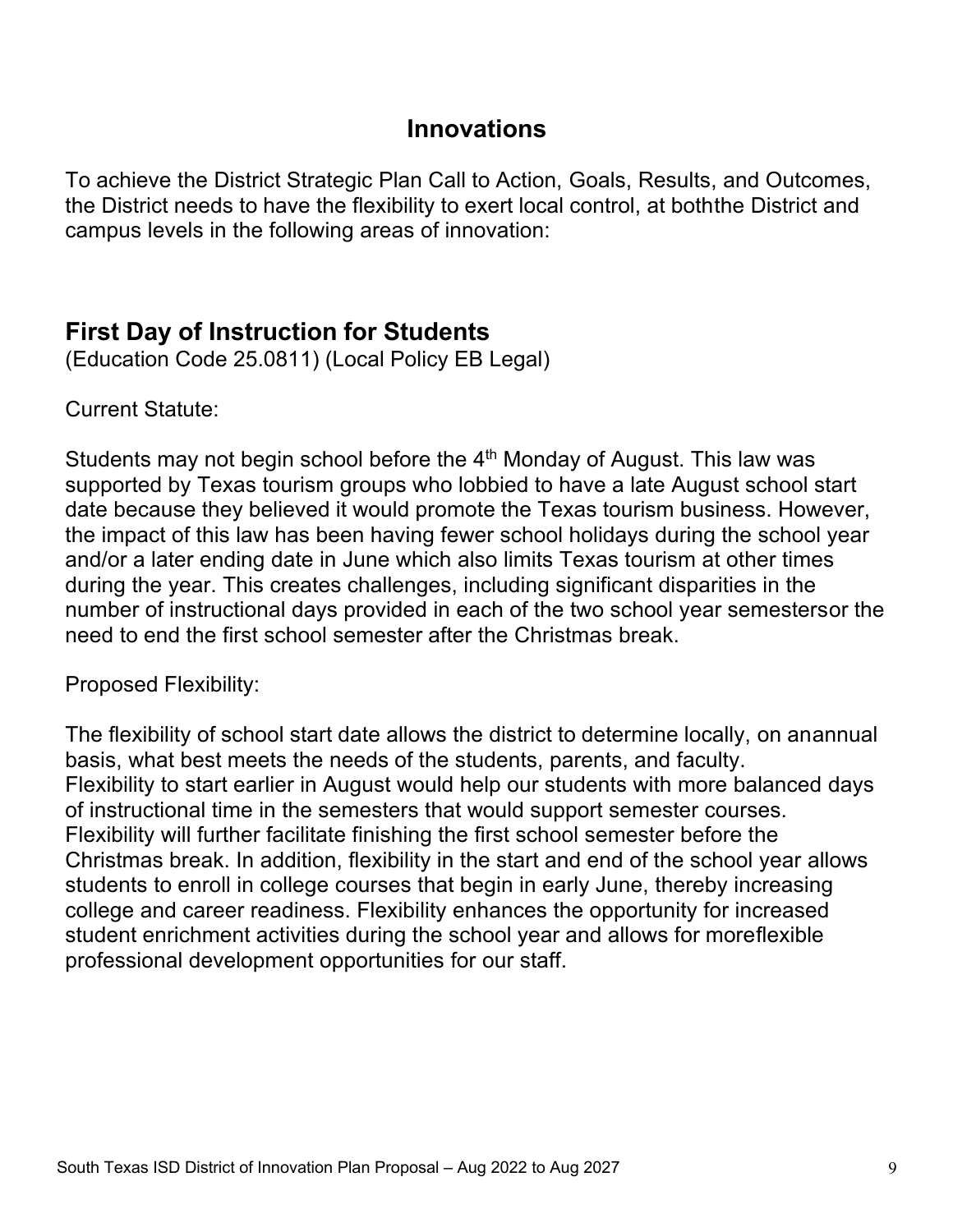# **Minimum Attendance for Class Credit for Final Grade**

(Texas Education Code 25.092) (Local Policy FEC Local)

Current Statute:

State law currently requires students to be physically in attendance in class at least ninety percent of the school days on the district calendar to earn credit. The law requires districts to award class credit to students based on the time a student is present in a classroom for instruction, rather than mastery of the content and subject proficiency.

Proposed Flexibility:

The ninety percent rule is an arbitrary percentage based upon seat time rather that based on content mastery. The district would like the flexibility to utilize options such as "blended learning", instructional conducted with both face to face class time and online instruction and resources. The districts intent is to award studentscredit for courses based on content mastery, not the amount of time the student spends in the classroom. This supports the districts goal of high quality academicperformance while utilizing real world learning experiences.

Relief from TEC Section 25.092 does not in any way impact or alter the existing compulsory attendance requirements. In addition, opting out of Section 25.092 inno way limits or modifies a teacher's right to determine the finality of a grade in accordance with the TEC Section 28.0214, nor does it restrict or alter a teacher's right to assign grades in accordance with TEC 28.0216.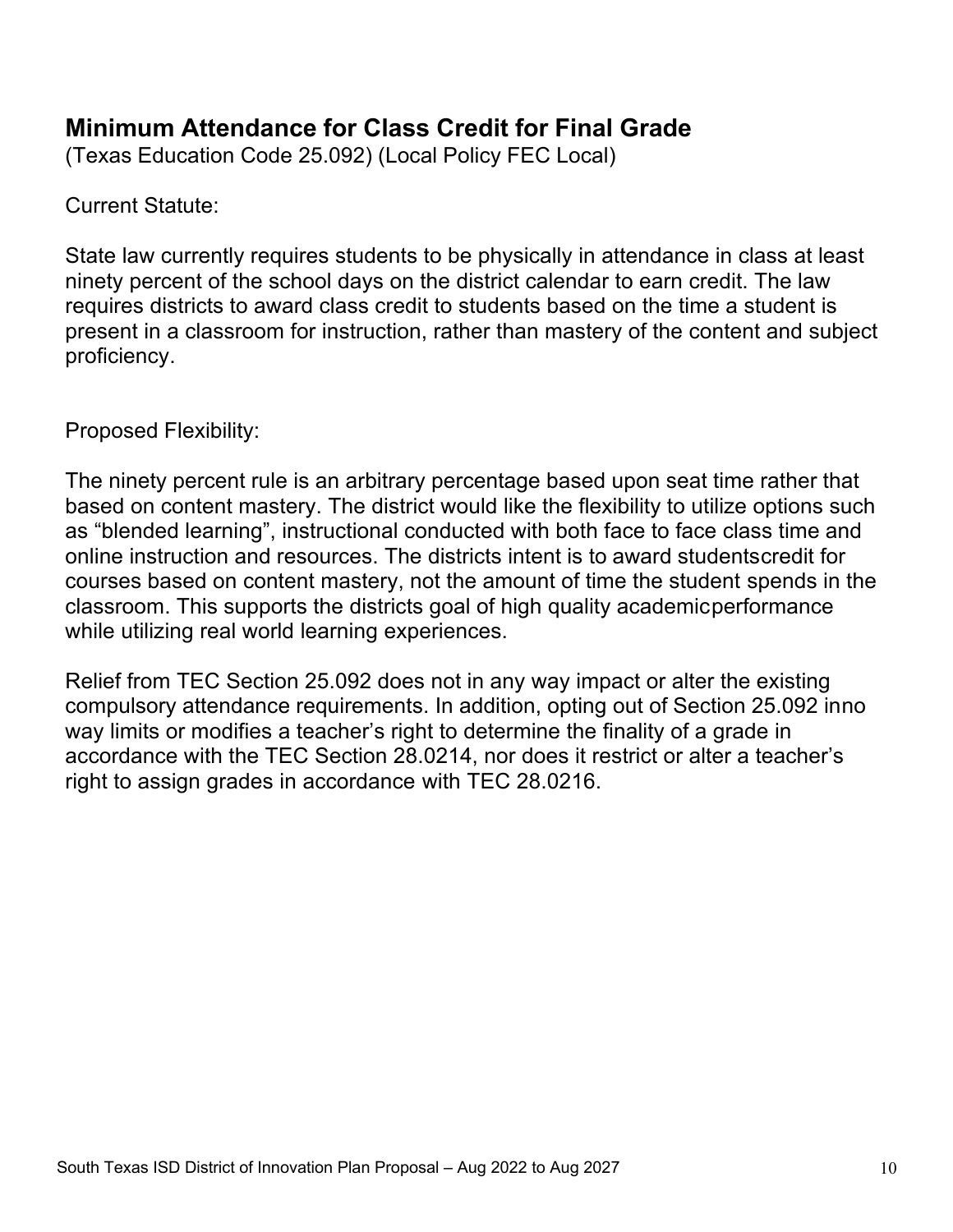## **Teacher Certification**

(Texas Education Code 21.003) (Local Policy DBA Legal and DBA Local)

#### Current Statute:

TEC 21.003 states "A person may not be employed as a teacher, teacher intern or teacher trainee, librarian, educational aide, administrator, educational diagnostician, or school counselor by a school district unless the person holds an appropriate certificate or permit issued as provided by Subchapter B."

Goal 1: South Texas ISD Board of Trustees and administration will make teacher certification and contract decisions based on district qualifications that meet the needs of our district's students and community.

Goal 2: South Texas ISD Board of Trustees and administration will make governance decisions based on the unique needs of the district's students and community.

#### Rationale for Exemption

The current certification system does not take into account our district's unique instructional requirements and the need to hire instructors to fill these positions. Providing a variety of necessary course offerings is limited by the availability of instructors. In order to offer additional course offerings and flexible scheduling, which would benefit our students and community, the district must establish local qualification requirements. This exemption from the existing teacher certification requirements would allow the district to have the flexibility to hire community instructors or internal applicants outside of their certification areas. In addition, this exemption would allow the district to hire professionals in certain trades, vocations, electives, or foreign languages.

#### Innovation Strategies

- 1. The campus principals may submit to the superintendent a request to allow a locally certified teacher to teach a foreign language or elective course. The principals must provide reasoning for the request and document what credentials the certified teacher possesses which qualify this individual to teachthis subject. The superintendent will report this action to the Board of Trustees for approval.
- 2. An individual with education, experience, and/or certification in a Career and Technology Education field could be eligible to teach a vocational skill or course through a local teaching certificate. The principal will submit the request